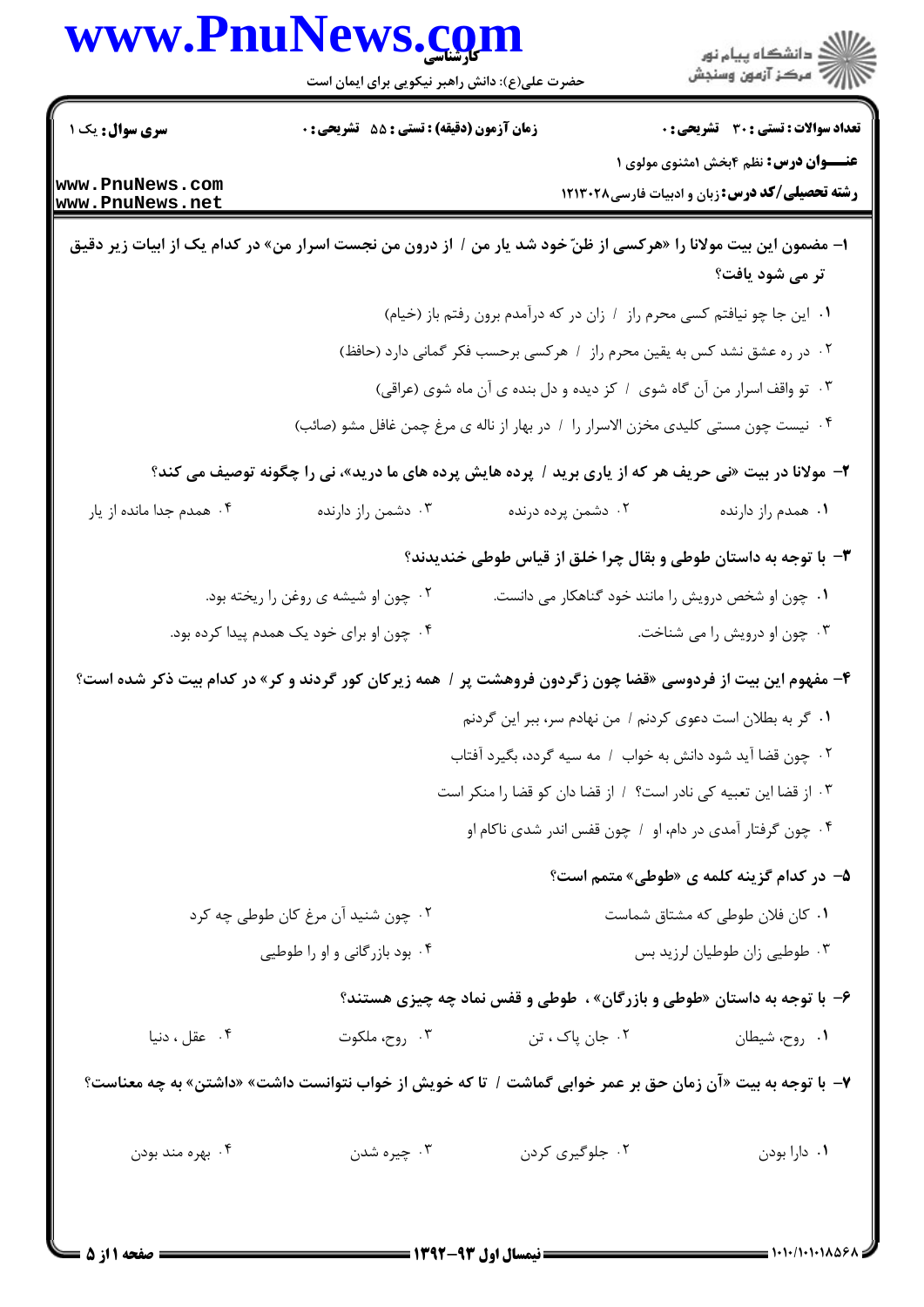|                                    | www.PnuNews.com<br>حضرت علی(ع): دانش راهبر نیکویی برای ایمان است |                                                                                                                   | انشڪاه پيام نور)<br>اڳ مرڪز آزمون وسنڊش                                                              |
|------------------------------------|------------------------------------------------------------------|-------------------------------------------------------------------------------------------------------------------|------------------------------------------------------------------------------------------------------|
| <b>سری سوال : ۱ یک</b>             | زمان آزمون (دقیقه) : تستی : 55 آتشریحی : 0                       |                                                                                                                   | تعداد سوالات : تستي : 30 ٪ تشريحي : 0                                                                |
| www.PnuNews.com<br>www.PnuNews.net |                                                                  |                                                                                                                   | <b>عنــوان درس:</b> نظم ۴بخش ۱مثنوی مولوی ۱<br><b>رشته تحصیلی/کد درس:</b> زبان و ادبیات فارسی۱۲۱۳۰۲۸ |
|                                    |                                                                  | ۸- منظور از واژه ی «بیست و چهار» در بیت زیر چیست؟<br>«وای کز آواز این بیست و چهار / کاروان بگذشت و بیگه شد نهار » |                                                                                                      |
|                                    | ۰۲ کنایه از اندک زمان عمر آدمی                                   |                                                                                                                   | ٠١. بيست و چهار ساعت شبانه روز                                                                       |
|                                    | ۰۴ بیست و چهار کاروانی که در یک مسیر قرار دارند                  |                                                                                                                   | ۰۳ شعب بیست و چهار گانه ی موسیقی                                                                     |
|                                    |                                                                  | ۹- با توجه به معانی داده شده، معنی کدام لغت درست است؟                                                             |                                                                                                      |
| ۰۴ غرض: قول دادن                   | ۰۳ وثاق: اتاق                                                    | ٠٢ ميلان: دوبين                                                                                                   | ٠١ احول: گرايش                                                                                       |
|                                    |                                                                  |                                                                                                                   | ∙ا− بیت زیر با کدام گزینه کامل می شود؟                                                               |
|                                    |                                                                  | «چون آمد هنر پوشیده شد ۱ صد از دل به سوی دیده شد.»                                                                |                                                                                                      |
| ۰۴ غرض- حجاب                       | ۰۳ بدبینی- مانع                                                  | ۰۲ غرض- پرده                                                                                                      | ٠١. هدف-مانع                                                                                         |
|                                    |                                                                  | «فَاتَّقُوا النَّارَ الَّتى اَوقَدتُمو    /   اِنَّكُم في المَعصيه ازدَدتُمو»                                     | 11– معنی بیت زیر در کدام گزینه آمده است؟                                                             |
|                                    |                                                                  | ۰۱ از آتشی که برافروخته اند بپرهیزید؛ همانا آنها بر گناه خود افزوده اند.                                          |                                                                                                      |
|                                    |                                                                  | ۲ . از آتشی که برافروخته اید بپرهیزید؛ همانا شما بر گناه خویش افزوده اید.                                         |                                                                                                      |
|                                    |                                                                  | ۰۳ از آتش دوری کنید که شما را به بدترین شکل می سوزاند.                                                            |                                                                                                      |
|                                    |                                                                  | ۰۴ از آتشی که برافروخته اید، دوری کنید، که شما را خواهد سوزاند.                                                   |                                                                                                      |
|                                    |                                                                  | «بلبلی ز اینجا برفت و بازگشت / بهر صید این معانی بازگشت»                                                          | <b>۱۲</b> - با توجه به بیت زیر منظور از «بلبل» چه کسی است؟                                           |
| ۰۴ سلطان ولد                       | ۰۳ حسام الدین چلبی                                               | ٠٢ صلاح الدين زركوب                                                                                               | ۰۱ شمس تبریزی                                                                                        |
|                                    |                                                                  | « زاد دانشمندان آثار قلم ٪ زاد صوفی چیست آثار قدم»                                                                | ۱۳- با توجه به بیت زیر منظور از «آثار قدم» چیست؟                                                     |
|                                    | ۰۲ آثار و نوشته ها                                               |                                                                                                                   | ۰۱ رد پا                                                                                             |
|                                    | ۰۴ آثار گذشتگان                                                  |                                                                                                                   | ۰۳ پیروی از مشایخ و بزرگان                                                                           |
|                                    |                                                                  |                                                                                                                   |                                                                                                      |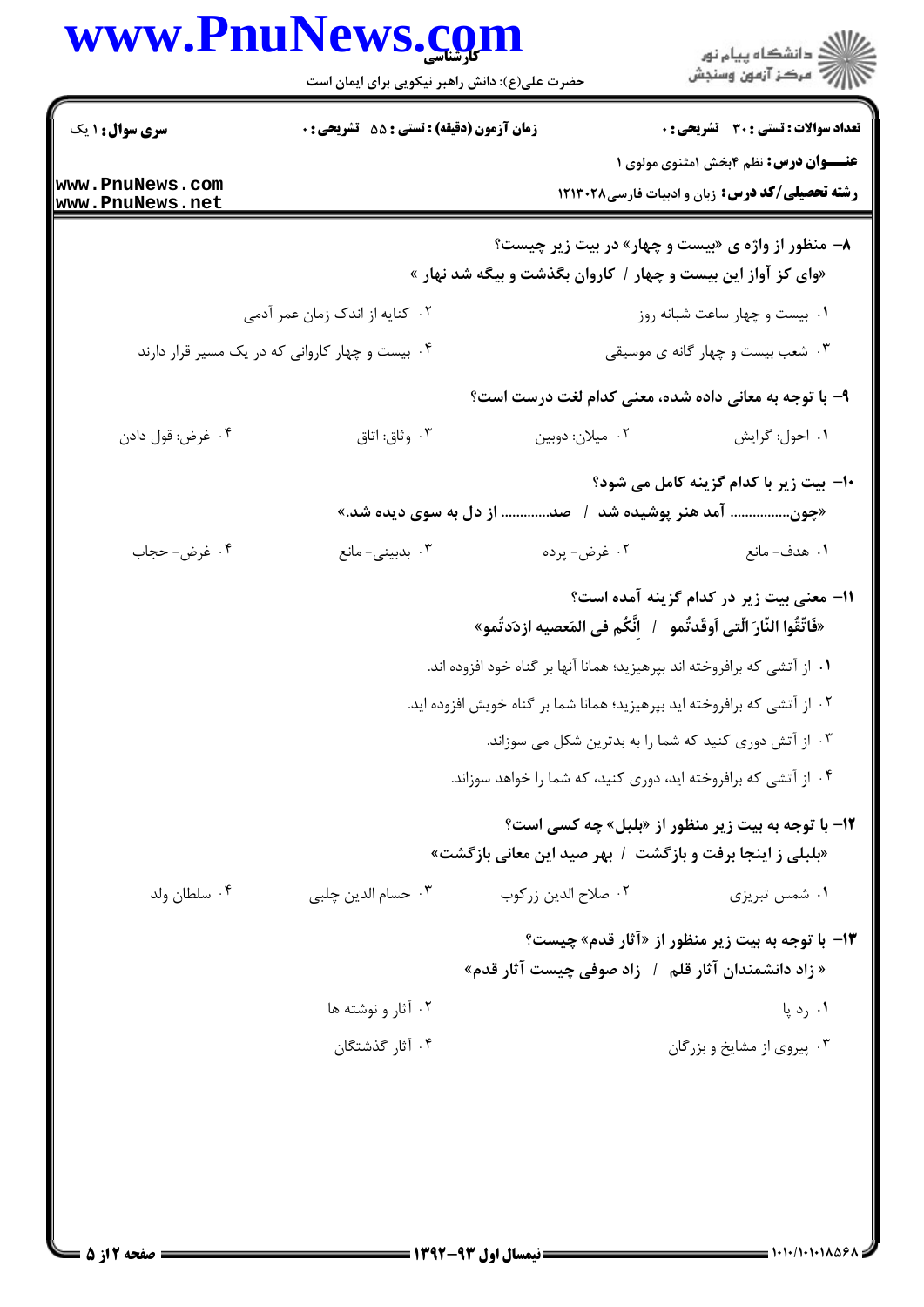| www.PnuNews.com                    | حضرت علی(ع): دانش راهبر نیکویی برای ایمان است                                                      |              | ڪ دانشڪاه پيا <sub>م</sub> نور<br>∕ِ <i>"مرڪز</i> آزمون وسنڊش                                                |
|------------------------------------|----------------------------------------------------------------------------------------------------|--------------|--------------------------------------------------------------------------------------------------------------|
| <b>سری سوال : ۱ یک</b>             | زمان آزمون (دقیقه) : تستی : 55 گشریحی : 0                                                          |              | <b>تعداد سوالات : تستي : 30 ٪ تشريحي : 0</b>                                                                 |
| www.PnuNews.com<br>www.PnuNews.net |                                                                                                    |              | <b>عنــوان درس:</b> نظم ۴بخش ۱مثنوی مولوی ۱<br><b>رشته تحصیلی/کد درس:</b> زبان و ادبیات فارسی۱۲۱۳۰۲۸         |
|                                    | 1۴–  كدام بيت به اين آيه ي شريفه اشاره دارد؟ «الخبيثات للخبيثين و الخبيثون للخبيثات»               |              |                                                                                                              |
|                                    |                                                                                                    |              | ۰۱ ای برادر تو همان اندیشه ای / مابقی تو استخوان و ریشه ای                                                   |
|                                    |                                                                                                    |              | ۰۲ در زمین مردمان خانه مکن / کار خود کن کار بیگانه مکن                                                       |
|                                    |                                                                                                    |              | ۰۳ تلخ با تلخان یقین ملحق شود / کی دم باطل قرین حق شود                                                       |
|                                    |                                                                                                    |              | ۰۴ مشک را بر تن مزن بر دل بمال / مشک چه بود؟ نام پاک ذوالجلال                                                |
|                                    |                                                                                                    |              | 1۵– "خُباط″ يعني چه؟                                                                                         |
|                                    | ۰۲ اشتباه                                                                                          |              | <b>۱.</b> گیجی                                                                                               |
|                                    | ۰۴ میگساری                                                                                         |              | ۰۳ دوزندگی                                                                                                   |
|                                    |                                                                                                    |              | ۱۶- «طبل افلاس زدن» در بیت زیر کنایه از چیست؟<br>« کو به کو او را منادیها زنید / طبل افلاسش عیان هر جا زنید» |
|                                    | ۰۲ بیچارگی کسی را اعلام کردن                                                                       |              | ۰۱ ترک کردن                                                                                                  |
|                                    | ۰۴ آشکار کردن                                                                                      |              | ٠٣ پول دار بودن کسی را جار زدن                                                                               |
|                                    | ۱۷- در مصراع زیر «حرف قرآن را ضریران معدن اند» منظور از«حرف قرآن»چیست؟                             |              |                                                                                                              |
| ۰۴ ظاهر قرآن                       | ۰۳ آيات قرآن                                                                                       | ۰۲ باطن قرآن | ۰۱ حروف قرآن                                                                                                 |
|                                    | <b>۱۸</b> - با توجه به بیت زیر منظور از «پرتو خورشید، دیوار و تابش عاریتی» در کدام گزینه آمده است؟ |              | «پرتو خورشید بر دیوار تافت ۱ تابش عاریتی دیوار یافت»                                                         |
|                                    | ۰۲ جان، ذات حق، نور عاریتی                                                                         |              | ٠١ جمال كل و معنوى، جسم، نور ناپايدار                                                                        |
|                                    | ۰۴ معشوق، مانع، نور                                                                                |              | ۰۳ نورخورشید، دیوار خانه، نور امانتی                                                                         |
|                                    |                                                                                                    |              | <b>۱۹</b> - کدام گزینه هم مفهوم با بیت زیر است؟<br>«سجده نتوان کرد بر آب حیات ۱٪ تا نیابم زین تن خاکی نجات»  |
|                                    |                                                                                                    |              | ۰۱ هرکه عاشق تر بود بر بانگ آب / او کلوخ ِ زفت تر کند از حجاب                                                |
|                                    | ۰۲ حجاب چهره ی جان می شود غبار تنم ۱ خوش آن دمی که از این چهره پرده بر فکنم(حافظ)                  |              |                                                                                                              |
|                                    | ۰۳ هر آن کسی که در این حلقه نیست زنده به عشق ۱ بر او نمرده به فتوای من نماز کنید(حافظ)             |              |                                                                                                              |
|                                    |                                                                                                    |              | ۰۴ دو قدم بیش نیست این همه راه ۱ راه نزدیک شد و سخن کوتاه(سنایی)                                             |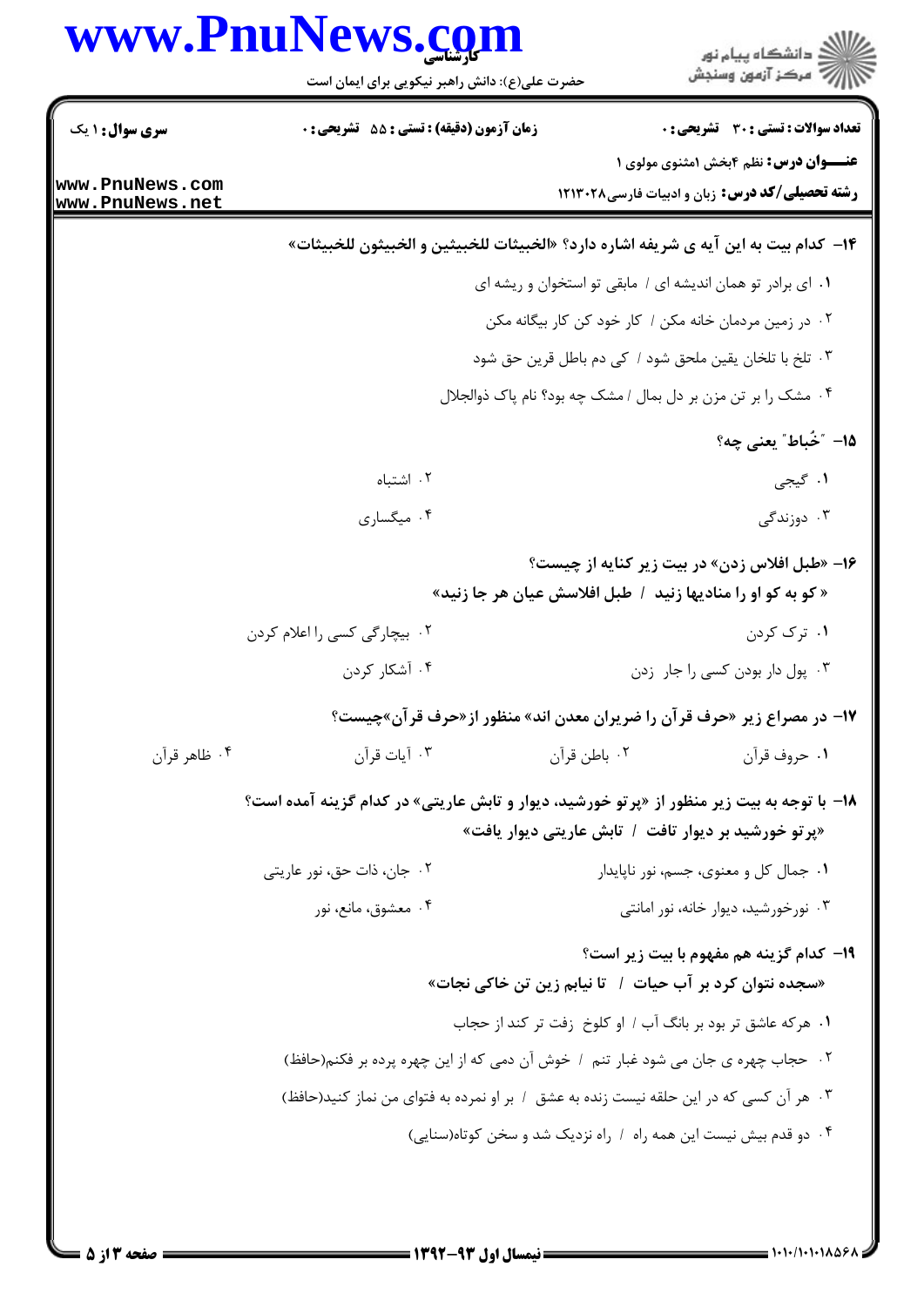| www.PnuNews.com                    | حضرت علی(ع): دانش راهبر نیکویی برای ایمان است                                                           |                                                                   | ڪ دانشڪاه پيا <sub>م</sub> نور<br>ر <i>7</i> مرڪز آزمون وسنڊش                                         |
|------------------------------------|---------------------------------------------------------------------------------------------------------|-------------------------------------------------------------------|-------------------------------------------------------------------------------------------------------|
| سری سوال: ۱ یک                     | زمان آزمون (دقیقه) : تستی : 55 آتشریحی : 0                                                              |                                                                   | <b>تعداد سوالات : تستی : 30 ٪ تشریحی : 0</b>                                                          |
| www.PnuNews.com<br>www.PnuNews.net |                                                                                                         |                                                                   | <b>عنـــوان درس:</b> نظم ۴بخش ۱مثنوی مولوی ۱<br><b>رشته تحصیلی/کد درس:</b> زبان و ادبیات فارسی1۲۱۳۰۲۸ |
|                                    | <b>۲۰</b> - بیت« بر سر دیوار هر کاو تشنه تر / زودتر بر می کند خشت و مدر» به کدام اصل عرفانی اشاره دارد؟ |                                                                   |                                                                                                       |
| ۰۴ توحید                           | ۰۳ طلب                                                                                                  | ۰۲ عشق                                                            | ٠١ معرفت                                                                                              |
|                                    |                                                                                                         |                                                                   | <b>۲۱</b> - در مصراع«مرده را زین زندگی تحویل شد» تحویل یعنی چه؟                                       |
| ۰۴ شاد شدن                         | ۰۳ زنده شدن                                                                                             | ٠٢ نجات يافتن                                                     | ۰۱ جا به جا شدن                                                                                       |
|                                    |                                                                                                         |                                                                   | <b>۲۲</b> - «تگ» و «دَنگ» به ترتیب یعنی:                                                              |
|                                    | ۰۲ راه رفتن- شاد و سرحال                                                                                |                                                                   | ۰۱ دویدن-گیج و منگ                                                                                    |
|                                    | ۰۴ دویدن- سختی ها                                                                                       |                                                                   | ۰۳ کنار-مشکلات                                                                                        |
|                                    |                                                                                                         | «بر نیایم یک تنه با سه نفر ۱ ٖ پس ببرّمشان نخست از همدگر»         | <b>۲۳</b> - «برآمدن و ببرّمشان» در بیت زیر به چه معنایی است؟                                          |
|                                    | ٢.  مقاومت كردن- جدا كردن                                                                               |                                                                   | ۰۱ جنگ کردن- بردن                                                                                     |
|                                    | ۰۴ تحمل كردن- بريدن                                                                                     |                                                                   | ۰۳ مقاومت کردن- جا به جا کردن                                                                         |
|                                    |                                                                                                         | «از وطن ۖ پرسید و آوردش به گفت / ۔و اندر آن پرسش بسی دُرها بسُفت» | <b>۳۴</b> - نقش دستوری«ش» در « آوردش» در بیت زیر چه می شود؟                                           |
|                                    | ۰۲ نهاد                                                                                                 |                                                                   | ۱. متمم                                                                                               |
|                                    | ۰۴ مسند                                                                                                 |                                                                   | ۰۳ مفعول                                                                                              |
|                                    |                                                                                                         |                                                                   | <b>۲۵</b> - «وَجهَ العرب » در بيت زير به چه معناست؟                                                   |
|                                    |                                                                                                         | «گفت: والله نيست با وجه العرب /  در همه ملكم وجوه قوت شب»         |                                                                                                       |
|                                    | ۰۲ صورت برجسته ی عرب                                                                                    |                                                                   | ۰۱ مرد محتشم                                                                                          |
|                                    | ۰۴ طعام عرب                                                                                             |                                                                   | ۰۳ پول عرب                                                                                            |
|                                    |                                                                                                         |                                                                   | ۲۶- منظور از بیت زیر را در کدام گزینه می توان یافت؟                                                   |
|                                    |                                                                                                         | «ور بود یخ بسته دوشاب ای پسر ۱ چون خوری گرمی فزاید در جگر»        |                                                                                                       |
|                                    | ۰۲ زانکه آن گرمی او دهلیزی است                                                                          |                                                                   | ۰۱ گرمی عاریتی ندهد اثر                                                                               |
|                                    | ۰۴ طبع اصلش سردی و تیزی است                                                                             |                                                                   | ۰۳ گرمی خاصیتی دارد هنر                                                                               |
|                                    |                                                                                                         |                                                                   | <b>۲۷- با توجه به بیت زیر «سقف گردون» چه نوع ترکیبی است؟</b>                                          |
|                                    |                                                                                                         | «سقف گردون کو چنین دایم بود / نه از طناب و آستنی قایم بود»        |                                                                                                       |
| ۰۴ اضافه ی توضیحی                  | ۰۳ اضافه ی اقترانی                                                                                      | ۰۲ اضافه ی تشبیهی                                                 | ۰۱ اضافه ی استعاری                                                                                    |